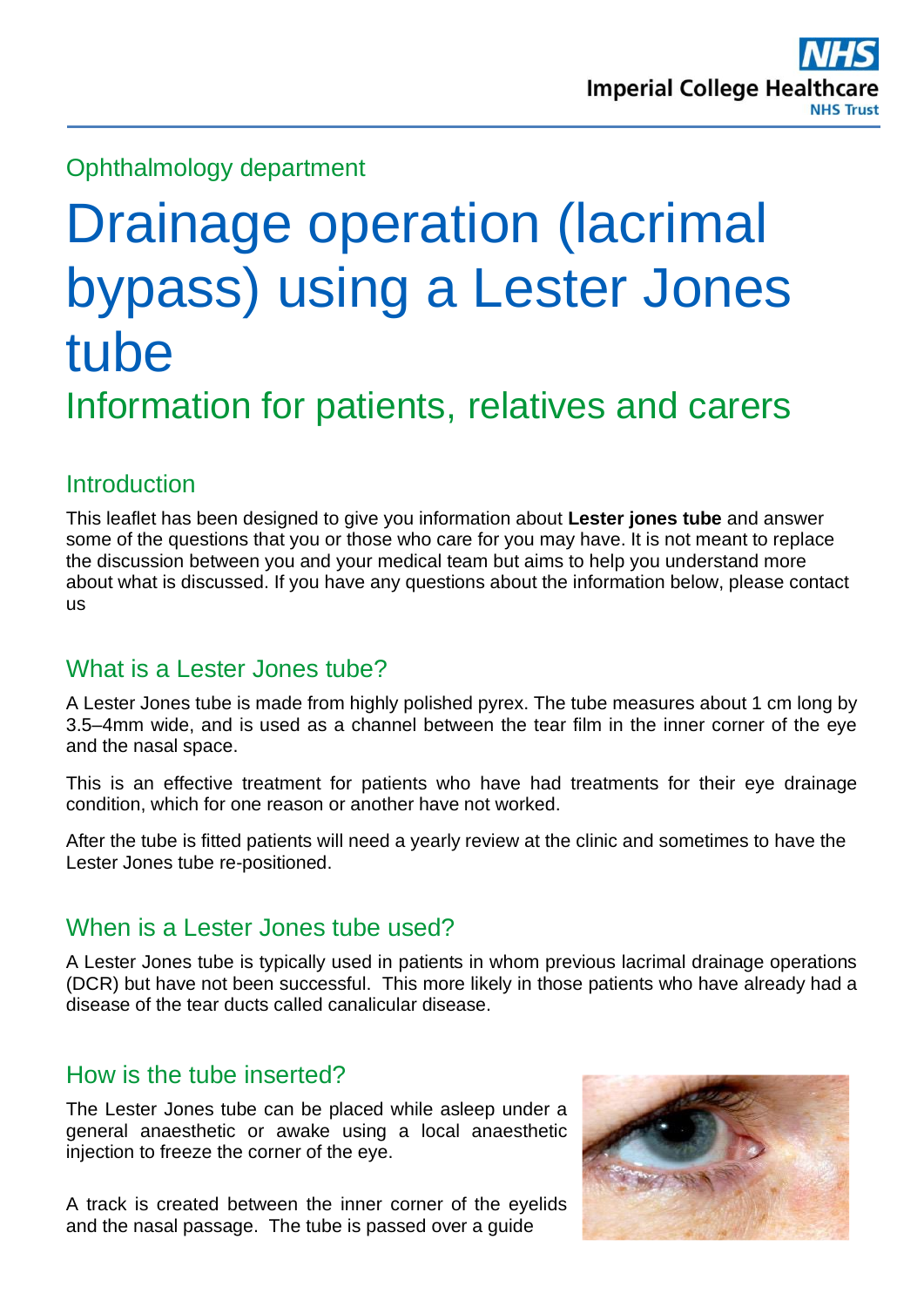wire to ensure it lies within this track.

An endoscope is used to look up the nose during this procedure and all instruments are placed inside the nose so that no visible skin incisions are necessary.

Occasionally, there is insufficient space inside the nose to place a tube, due to the cartilage in the middle of the nose being over to one side (septal deviation), this may need to be moved to the middle before the tube is fitted (septoplasty).

#### How long does the procedure take and when can I return to work?

The procedure takes between 30 to 45 minutes. Patients are usually able to go home on the same day. Administrative work can be recommenced within a day or two, with full return to work within a week. However, if you do work that is more strenuous it is wise to take a few more days off to ensure you have fully recovered.

#### Blood Thinners

You should not take any medicines containing aspirin for up to two weeks before your operation. If you are on anti-coagulants to thin the blood like warfarin, you must discuss with your GP or the anti-coagulant clinic about the safety of stopping the medication.

Please also avoid the following for up to two weeks before your operation as these ingredients can thin the blood:

- ginger
- garlic
- ginseng
- ginkgo biloba
- turmeric
- green tea

#### What care do I need to do after the operation?

You will need to sniff saline or tear supplement drops through the tube several times a day. This action will help to keep the tube clear of mucus and debris.

If you feel the need to sneeze, please place two fingers over the tube in the inner corner of the eyelids to minimise the chance of it becoming displaced.

#### How often will I need to come to clinic?

A fine stitch (suture) is usually placed around the neck of the tube and removed in the clinic after a week or two. Follow up reviews in the clinic take place every 12 months to check the tube is clean and has not moved into the wrong position.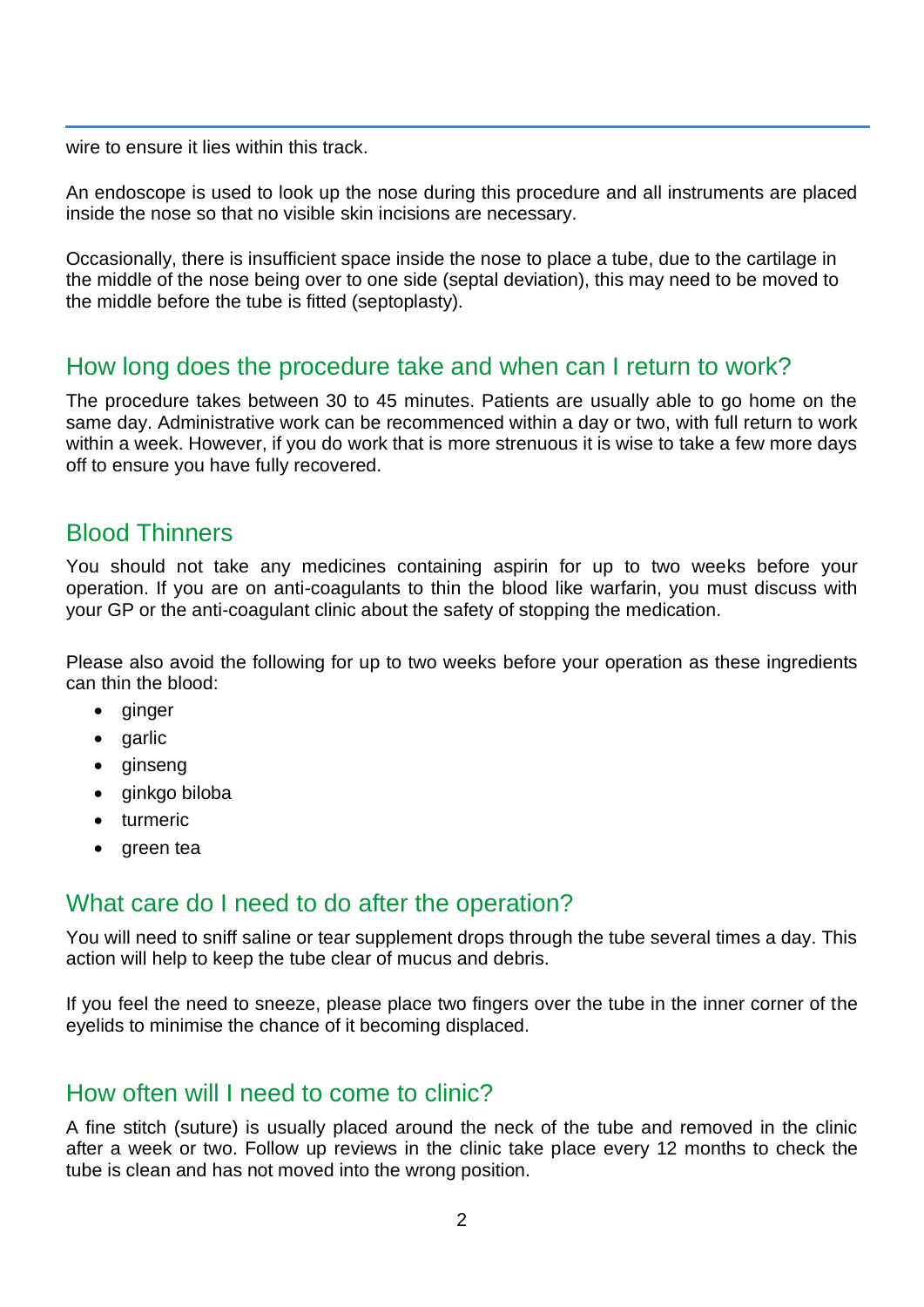## What happens if the tube falls out?

If the tube does fall out at any time, it is perfectly safe to attempt to replace it into the fine track into the nose. You will be shown how to do this.

If you cannot do this, you must go to an Emergency Department with ophthalmic facilities for it to be replaced. If this cannot be done, a new tube will need to be inserted as before under local or general anaesthesia.

## Who can I contact for more information?

If you have questions before your appointment, please contact the pre-assessment nurse on **020 3312 3230**/**3240** at Western Eye Hospital or **020 3311 0137** at Charing Cross Hospital between 09.00 and 17.00, Monday to Friday.

**If your eye becomes red or painful, or your vision gets worse, please contact: Western Eye Hospital emergency department**: 020 3312 3245

**Western Eye Hospital eye clinic**: 020 3312 3236

**Alex Cross ward at the Western Eye Hospital:** 020 3312 3227

**Charing Cross Hospital eye clinic**: 020 3311 0137 or 020 3311 1126

**Charing Cross Hospital –Riverside Daycare unit:**

020 3311 1460

If you have not received a post-surgery appointment, please contact **020 3312 3275 option 2**

## How do I make a comment about my visit?

We aim to provide the best possible service and staff will be happy to answer any of the questions you may have. If you have any **suggestions** or **comments** about your visit, please either speak to a member of staff or contact the patient advice and liaison service (**PALS**) on **020 3313 0088** (Charing Cross, Hammersmith and Queen Charlotte's & Chelsea hospitals), or **020 3312 7777** (St Mary's and Western Eye hospitals). You can also email PALS at [imperial.pals@nhs.net](mailto:imperial.pals@nhs.net) The PALS team will listen to your concerns, suggestions or queries and is often able to help solve problems on your behalf.

Alternatively, you may wish to complain by contacting our complaints department:

Complaints department, fourth floor, Salton House, St Mary's Hospital, Praed Street London W2 1NY